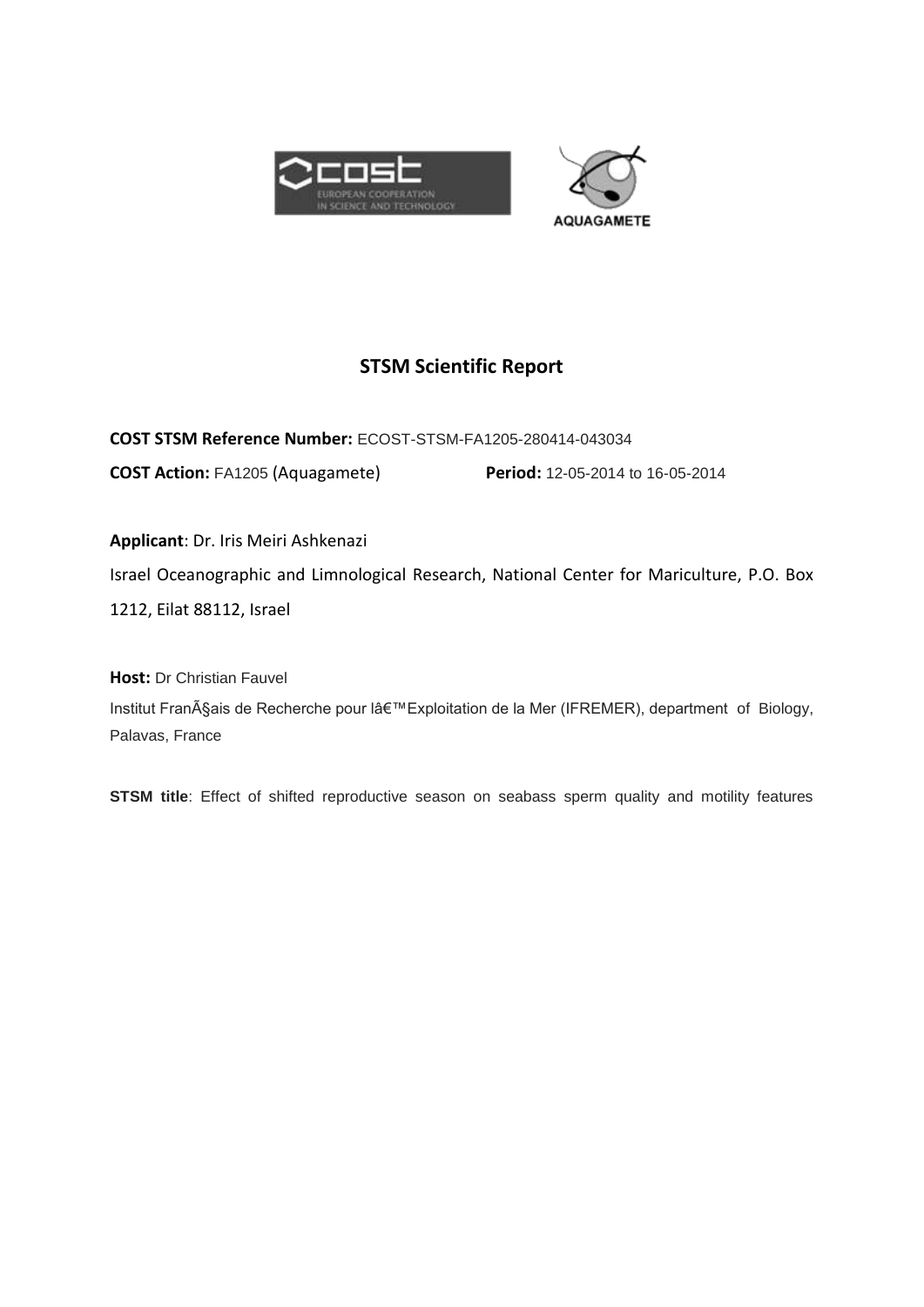# **Fish sperm objective qualification: IFREMER-IOLR technology exchanges**

# **Short Term Scientific Mission May 12-16, 2014**

# **Iris Meiri<sup>1</sup> , Gilbert Dutto<sup>2</sup> , Christian Fauvel<sup>2</sup>**

<sup>1</sup> Israel Oceanographic and Limnological Research, National Center for Mariculture, P.O. Box 1212, Eilat 88112, Israel

<sup>2</sup>lfremer, Station d'Aquaculture Expérimentale, Chemin de Maguelone 34250 Palavas, France

In the STSM carried out on May 12-16<sup>th</sup> 2014 we aimed to study the effects of shifted reproductive season on European seabass sperm quality and become acquainted with the relevant evaluation techniques, particularly the Computer Assisted Sperm Analysis (CASA).

The CASA facilitates a simple and rapid quantitative assessment of the quality of fish sperm and may thus predict its ability to fertilize eggs. In the frame of a mutual EC project (DIVERSIFY), we intend to put into practice the CASA in the IOLR-NCM facilities in Eilat, in order to assess the effect of heterologous hormonal stimulation on grey mullet (*Mugil cephalus*) sperm quality.

#### **General context**

The success of reproduction is a prerequisite for the development of a self sustained aquaculture. A successful reproduction in captivity has been achieved for most of the current aquacultured species, by adopting different strategies such as spontaneous ovulation, spawning and mating in tanks (seabream, seabass, meager, tuna), induced ovulation followed by spontaneous spawning and species-specific mating, induced ovulation followed by stripping and artificial fertilization (salmonids, carp in genetics programs) or spontaneous ovulation followed by stripping and artificial fertilization (flatfishes).

In order to increase the variety for the market without depleting wild stocks, it is necessary to control the entire life cycle in captivity of new species with economic potential, such as amberjack or mullet, of whose aquaculture depends on juvenile catches in the wild. A better knowledge of these species' gamete characteristics both in wild and captive fish may allow a significant progress in broodstock management.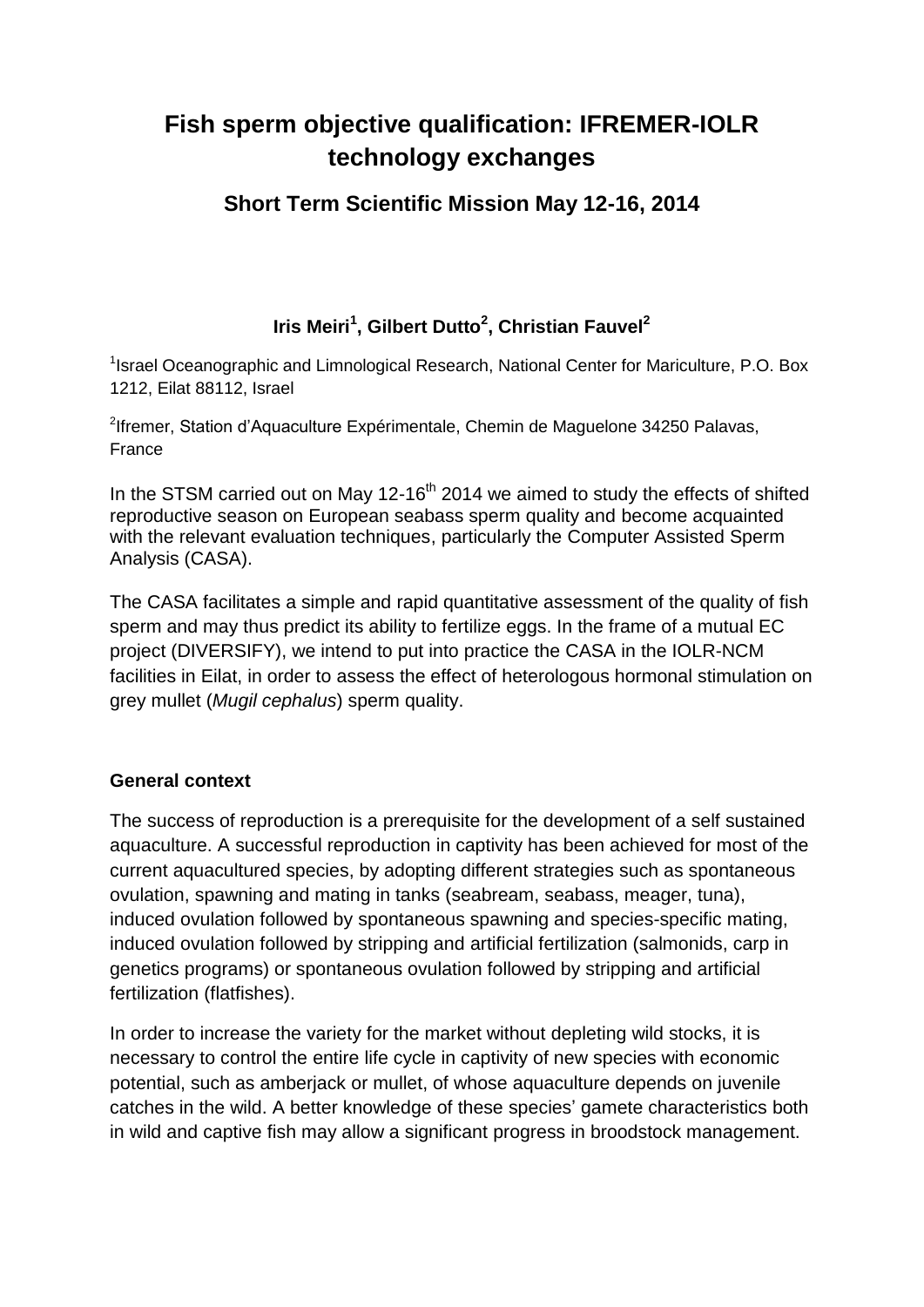In the case of the mullet, a protocol for gonadal development and spawning induction in captivity has been developed at NCM and is being optimized. However, for a better understanding of the developing process for this and other fish species, there is a need for an objective assessment of the gamete characteristics.

For our studies of the effect of heterologous stimulation of sperm production in mullet, a plan to assess sperm quality through accessible techniques was initiated using the seabass as a model. However, due to time schedule constraints, the choice of the species was modified in order to study gametes from the broodstock during their full reproductive season.

The samples of meager sperm were provided by the private company "Les Poissons du Soleil", whose help we acknowledge and whose spirit of collaboration in the organization and performance of this project has been greatly appreciated.

### **General features of male fish reproduction in temperate seas**.

#### **Gametogenesis**

- Discontinuous (seasonal) spermatogenesis and possible disconnection between spermatogenesis and spermiation (according to species)
- Ageing of sperm (variation of quality along the reproductive season)
- Possibility to collect sperm by simple pressure of fish abdomen (more or less easy according to species)
- Gametogenesis and spermiation may be altered by heterologous hormonal stimulations

# **Concentration/Volume of expressible milt**

- Species specific: volume from 20 ml plus to only 10ul ; concentration from  $10^9$ to  $6^{10}$  spz/ml
- Both values may vary along the reproductive season

#### **Motility**

- No motility in the genital tract
- Motility triggered by external medium at ejaculation.
- In marine fish motility triggered by hyperosmotic shock (seawater as well as glucose)
- Motility duration variable
	- o species specific, e.g. from 30 sec in trout to 20 min in bluefin tuna
	- o varies along the season (seabass, turbot)
	- o linked to energy stored, since respiration does not compensate ATP expenses due to motility

# **Fertility**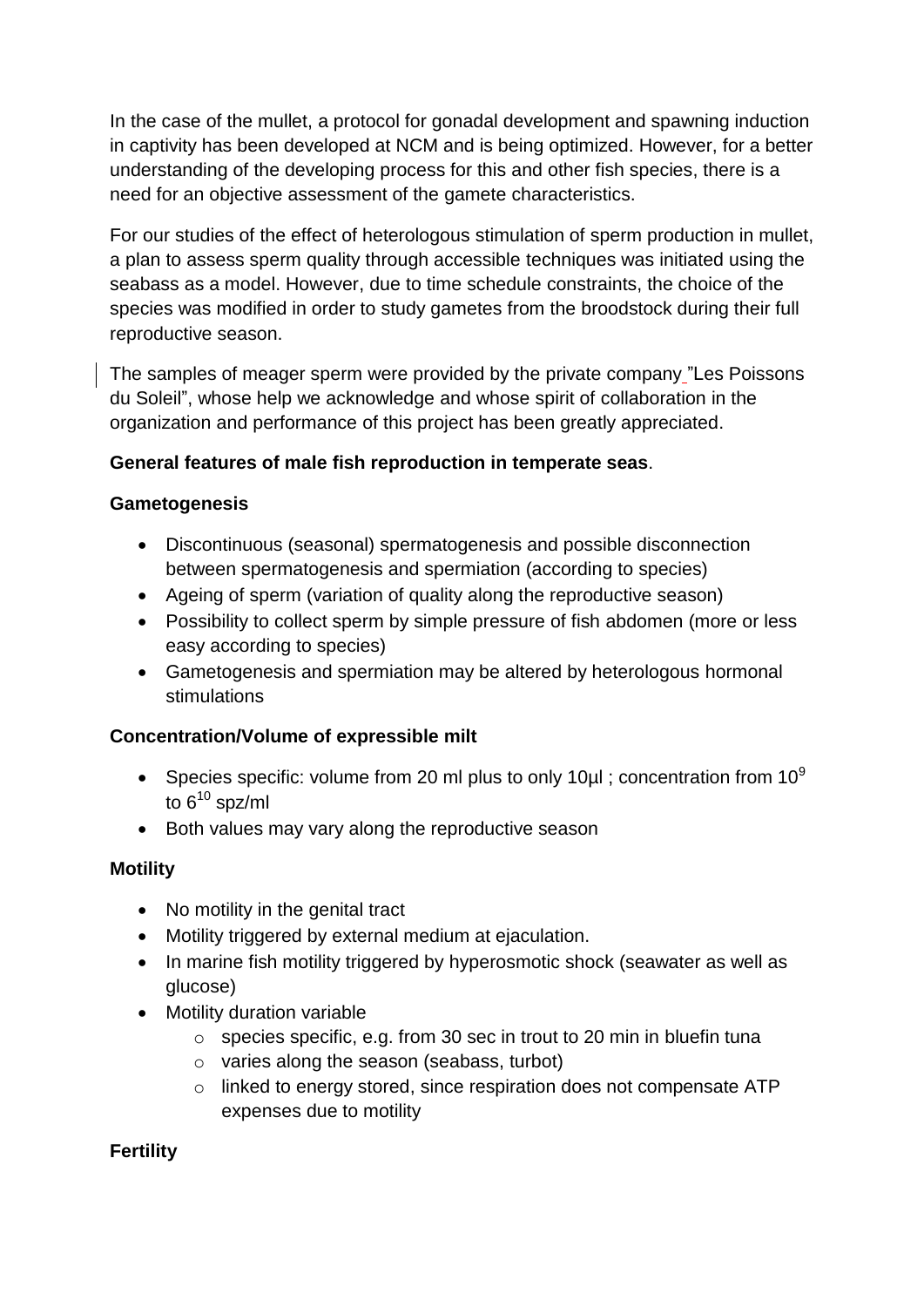- Depends on species (optimized artificial fertilization for 6.10<sup>3</sup>spz/egg in turbot and  $7.10<sup>4</sup>$  spz/egg in seabass, for instance)
- Depends on time in the season
- More or less sensitive to storage, e.g. from several days in sturgeon or trout to several hours in seabass

#### **Intended program**

- Sperm quality
	- $\circ$  Sperm concentration: will be assessed by the use of counting cell (Thoma), which is a classic method, however improved by a subsequent image analysis. It requires taking a picture (x20 magnification) and count by image analysis using image J.

A dilution to  $1/500$  is generally made to count concentrations of up to  $10^{10}$ spz/ml.

o Motility: generally estimated by the percentage of motile spz by class of around 20% (Class 5: 100-80%, class 4: 60-80% and so on). Since motility is highest at the time of activation by seawater, it is necessary to follow it as soon as possible after activation. It is also required for the sperm to be collected in a "clean-dry" way, without being exposed to seawater. A dilution between 1/1000 to 1/2500 of fresh sperm in seawater is adequate to categorize the motility classes.

A two-step dilution (first, 1/10 in an isotonic medium, which does not activate sperm followed by a second step:1/100 to 1/250 in seawater) allows a better triggering of motility.

Since motility decreases after activation, it is interesting to characterize the slope of decrease and to evaluate the motility class at activation, then record the time when progressive movement ceases (less than 5% motility).

Recording the movement as soon as possible allows for the use of CASA. Movements of sperm will be recorded using a video camera (x20 magnification). It will provide original data of spermatozoa velocity and the trajectory variations with time will be highlighted.

In order to limit the possibility for sperm to go out of focus during the observation, and to work under similar conditions, special cells - LEJA (with depth of 10µ) were tested.

The activating medium will be seawater, to which different doses of bovine serum albumin or other protein such as yolk albumin will be added. This will considerably reduce the sticking of spermatozoa to the glass surface.

o Sperm "shelf" life: analysing fresh sperm (in close proximity to collection time) is always preferable. However, when this is not feasible, sperm must be stored at low temperature  $(-5^{\circ}C)$  either as is or diluted (1/3 to 1/5) in a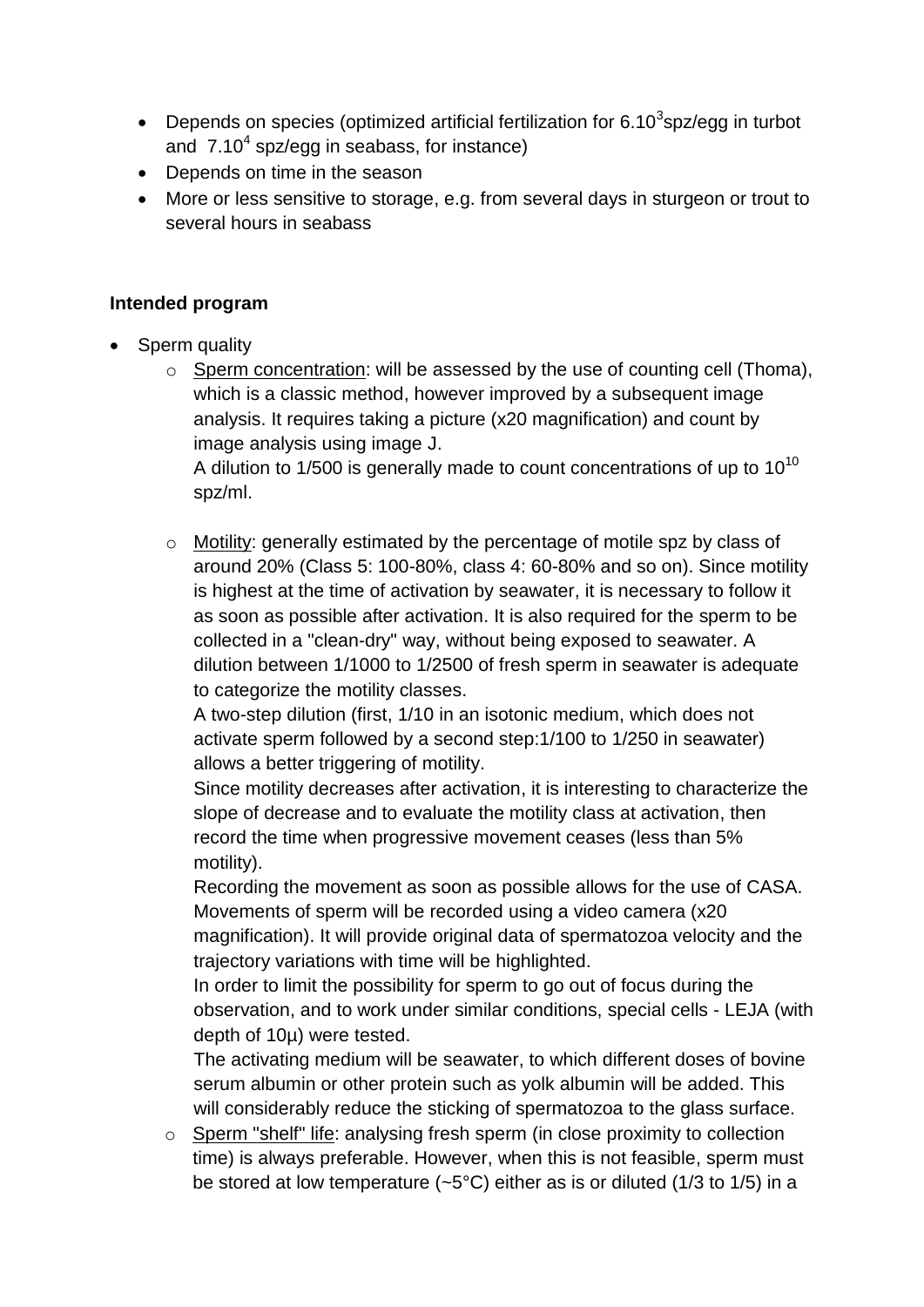non activating medium (either saline or tissue culture media). Samples of sperm will be collected, maintained in different media and checked for motility in the lab.

o The fertilizing ability of fresh as well as stored sperm will be tested if ovulation of females can concomitantly be programmed

Schedule

# **Monday morning visit to "Les Poissons du Soleil "(LPDS), Balaruc (25 km from Palavas)**

1) Participation in gamete collection in the framework of a specific control of fish crosses in the company

- $\circ$  Broodstock anesthesia and female selection for hormonal stimulation
- o Assessment of male fluency and sperm sampling (considering the need of using these males as brooders)

2) Training: Sample 2ml from 5 males and prepare 2 sperm conditions:

#### Chilled storage

| 1ml | Storefish (v/v)  | L15 modified     | cryofish         | Fresh (control) |
|-----|------------------|------------------|------------------|-----------------|
| 1/2 | 100 <sub>µ</sub> | 100 <sub>µ</sub> | 100 <sub>µ</sub> | 250             |
| 1/3 | 100 <sub>u</sub> | 100 <sub>µ</sub> | 100 <sub>µ</sub> |                 |
| 1/5 | 50 <sub>µ</sub>  | 50 <sub>µ</sub>  | 50 <sub>µ</sub>  |                 |

#### Cryopreservation\*

| 1 <sub>m</sub> | Storefish (v/v) | L <sub>15</sub> modified | cryofish         | Fresh (control) |
|----------------|-----------------|--------------------------|------------------|-----------------|
| 1/2            | 100ul           | $100$ ul                 | 100 <sub>µ</sub> | 250             |
| 1/3            | $100$ ul        | $100$ ul                 | 100ul            |                 |
| 1/5            | 50 <sub>µ</sub> | 50 <sub>µ</sub>          | 50 <sub>µ</sub>  |                 |

\*Add 10% DMSO to each preparation just prior to cryopreservation

#### **Monday afternoon - Palavas:**

Concentration and motility studies of every sample of fresh sperm records

#### **Tuesday - Palavas**

Storage efficiency control Motility check after 24 hours and recording of the different samples CASA analysis with image J

#### **Wednesday - Balaruc**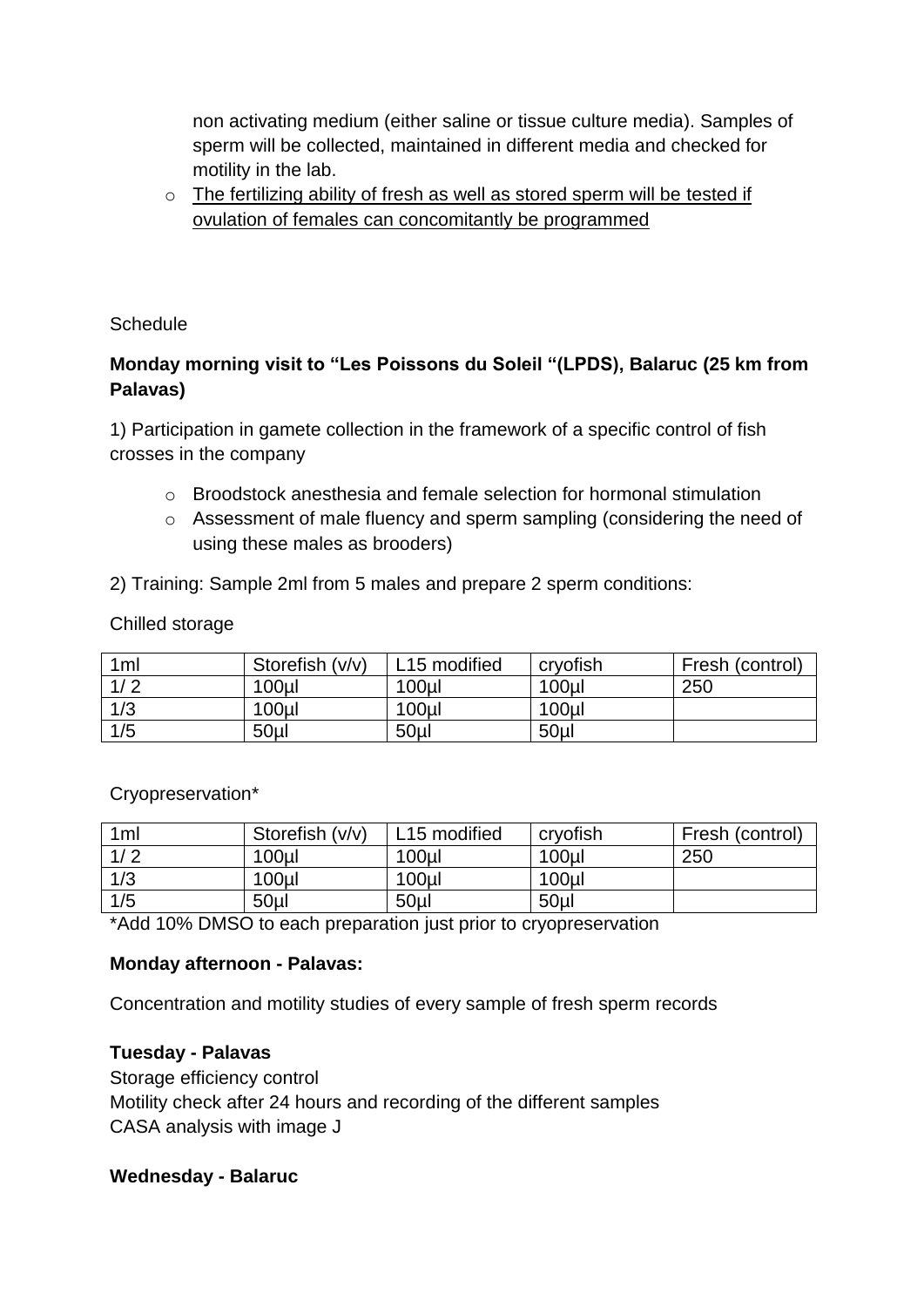Participation in the process of artificial fertilization of meager, including first sperm collection in addition to fresh sperm and egg collection and fertilization. Some eggs will be sampled for further control of fertilization in Palavas. In addition, collection of sperm to complement previous dataset.

### **Thursday**

Sperm analysis using CASA and "brain storm" meeting to discuss data meaning Discussion about theory and applications to mullet

# **Friday**

**Conclusions** 

### **A glance at the results**

The experiments were performed on 2 batches of 4 males coming from either a broodstock progressing towards the end of its reproductive season or at full spawning season. However, only some samples were analyzed to transfer the technical knowhow and share the methodology of sperm analysis.

Preliminary results of sperm counting (from the 4 males of each group), by image analysis using imageJ software, revealed that at the end of reproduction season, sperm was 25% more concentrated  $(4.5 10^{10} \text{ vs } 3 10^{10} \text{ spz/ml})$  and viscosity (subjective evaluation ) was higher. A similar trend was already observed in seabass. Fig. 1 summarizes the analysis using the free software Image J.



Figure1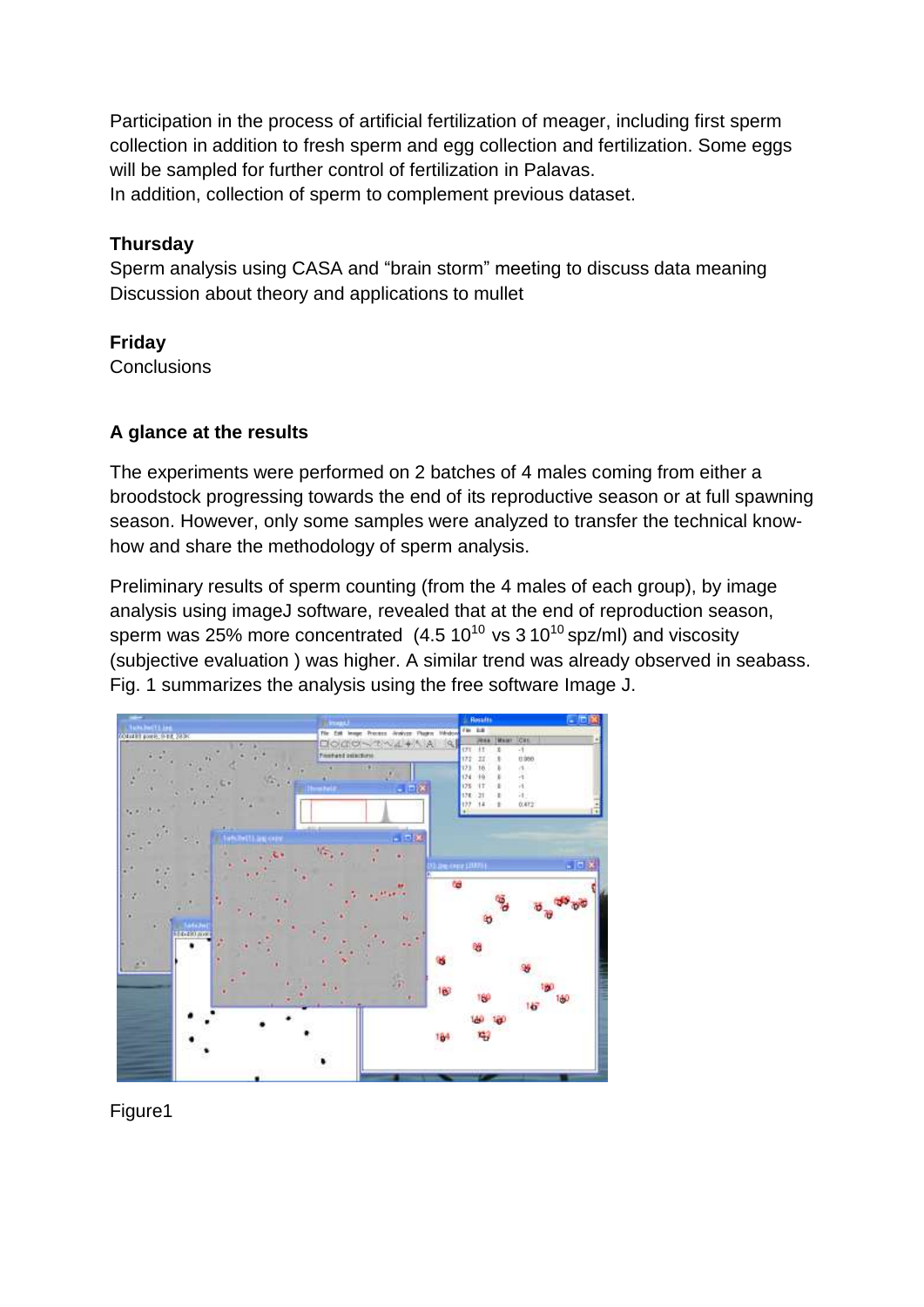For motility assessment, different trials drove us to use a concentration of 15mg (rather than 7.5mg) bovine serum albumin per ml of seawater to improve the capacity of sperm to swim in the special observation cell (Leja Cell, 10 µm depth). This improvement enabled us to record the mobility of sperm subjected to different conditions of storage.

After an introduction to CASA based on previous seabass recorded movies, we applied the protocols of sperm motility analysis on meager samples and adapted the settings for a sensitive analysis. Not all the sampled records could be analyzed during the stay in France, yet as an example we can illustrate the main trends of sperm ageing and sperm conservation in meager (Fig. 2).

At the end of spawning season, meager sperm may exhibit a lower percentage of motile cells as well as a lower duration of mobility; however we cannot exclude a problem related to sperm storage temperature.

At the conditions tested, meager fresh sperm is characterized by an initial motility (10 sec after activation) of around 65% of motile spermatozoa and an initial velocity (Average Path Velocity) of about 140µm/s. The velocity decreases regularly until all movement ceases in a time lap of 1 minute. Fig. 2 shows the CASA analysis of freshstored sperm of one male activated by seawater 3 hours after collection.



Figure 2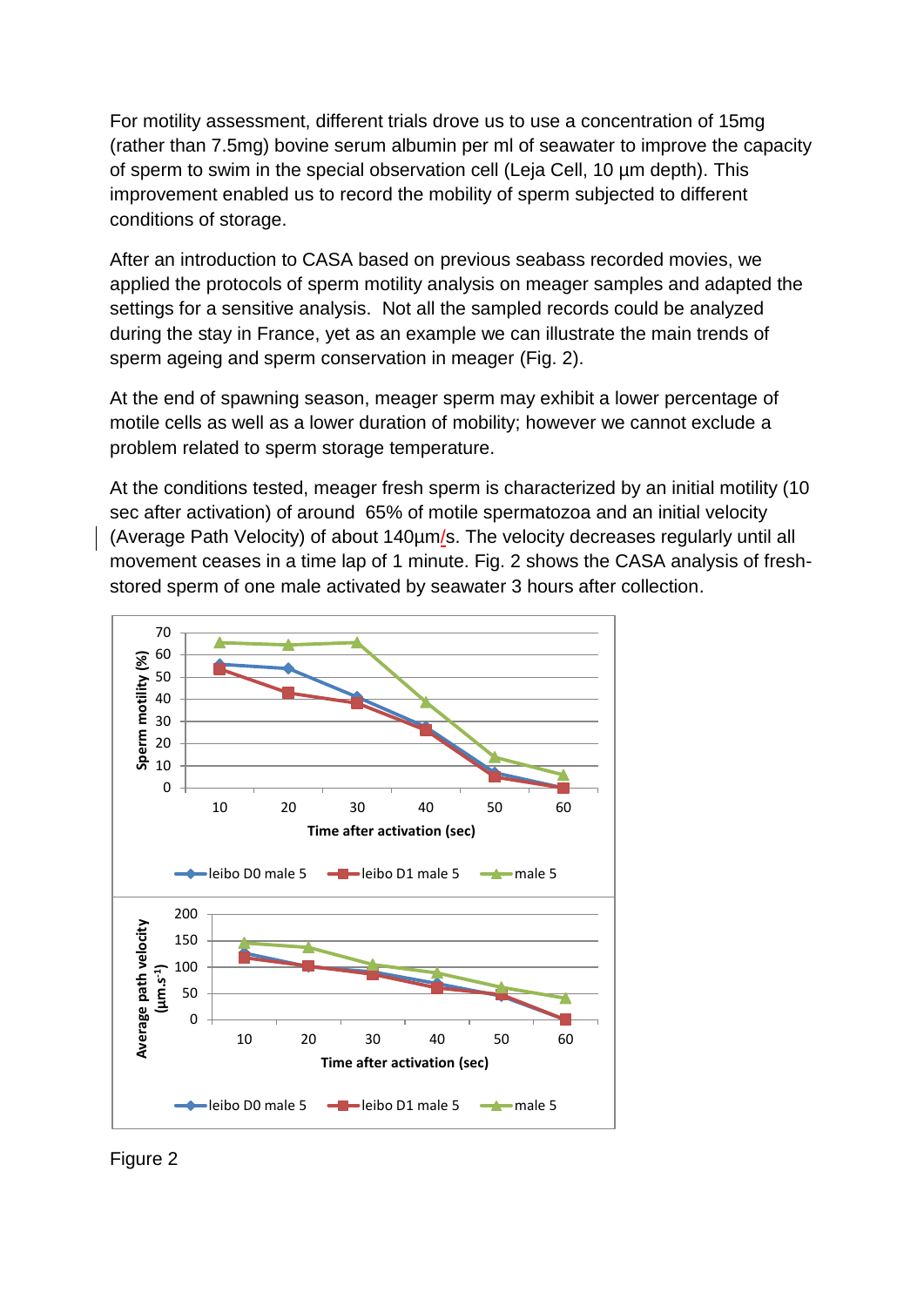Sperm collected either during spawning season or at its end does not keep its ability to swim after 24 hrs of storage in raw state at 4°C. As expected the use of diluents can improve the survival of chilled sperm for at least 24hrs. In the current trials, a modified Leibovitz medium to which pyruvate (6mg/ml), glutamine (0.03mg/ml) and BSA 20 mg/ml were added, with 200mOsm and pH 8 allowed to store the sperm chilled for at least 24 hrs while still sustaining its motility. After 24h storage, attempts to sustain the survival of sperm using commercial products developed for salmonids and also used for seabream yielded lower performance of sperm motility. The names of the products Cryo and Store were modified since this work only provides preliminary results that need to be confirmed and strengthened. The differences in motility of sperm stored for 24 hrs in different media, 10 and 20 seconds after activation are shown in Figure 3.





#### Fertilization ability

A protocol was designed to establish the fertilizing capacity of sperm subjected to Leibovitz and stored for 24h. We are unable to provide details of protocols and results since the work was conducted in a private company.

Six females were stimulated for ovulation and were stripped 36 hours later. Four females out of the 6 provided eggs that were dispatched independently into 7 beakers per female. Each beaker was inseminated by the addition of a known quantity of spermatozoa per egg according to a factorial design using four different; 24h chilled stored sperm and three fresh sperm. All sperm being diluted the same protocol in modified Leibovitz. (Fig 4)